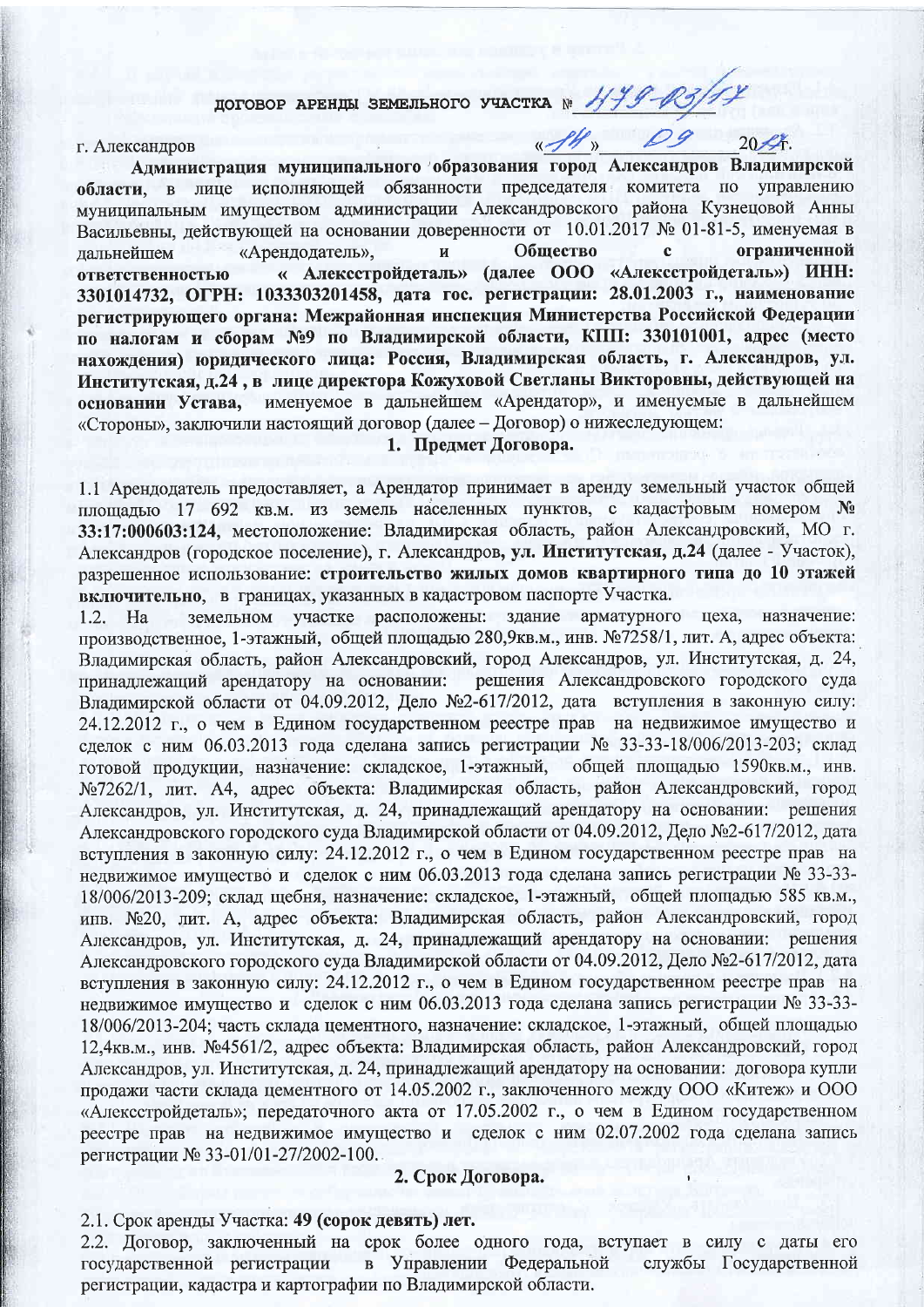# 3. Размер и условия внесения арендной платы.

3.1. Размер арендной платы за Участок составляет: 58 342 (пятьдесят восемь тысяч триста сорок два) рубля 73 конейки в год.

3.2. Арендная плата вносится Арендатором ежеквартально равными долями не позднее 15 числа последнего месяца текущего квартала путем перечисления на расчетный счет: УФК по Владимирской области (Администрация муниципального образования город Александров Владимирской области) ИНН 3301018670, БИК 041708001, КПП 330101001, ОКТМО 17 605 101, р/с 40101810800000010002 отделение Владимир г. Владимир, КБК 703 1 11 05013 13 0000 120

Реквизиты для оплаты могут изменяться. Арендатор обязан самостоятельно уточнять реквизиты перед внесением платежа и несет риск последствий, связанных с перечислением арендной платы по устаревшим реквизитам.

 $3.3.$ Исполнением обязательства по внесению арендной платы является предоставление Арендодателю копии платежного документа, подтверждающего перечисление арендной платы на расчетный счет, указанный в п.3.2.

Расчет арендной платы определен в приложении к Договору, которое является неотъемлемой частью Договора.

3.4. Размер арендной платы пересматривается Арендодателем в одностороннем порядке в соответствии с решениями Совета народных депутатов Александровского района. Размер арендной платы меняется без заключения дополнительного соглашения сторон с момента вступления в силу соответствующего решения Совета народных депутатов. При этом опубликование соответствующего решения СНД на официальном сайте органа местного самоуправления является надлежащим уведомлением Арендатора об изменении размера арендной платы.

3.5. Размер арендной платы также изменяется без заключения дополнительного соглашения сторон в соответствии с изменением кадастровой стоимости земельного участка в установленном законом порядке.

3.6. Начисление арендной платы производится со дня подписания договора аренды на земельный участок.

# 4. Права и обязанности Сторон.

4.1. Арендодатель имеет право:

4.1.1. Требовать досрочного расторжения Договора при использовании земельного участка не по целевому назначению, а также при использовании способами, приводящими к его порче, при изменении разрешенного использования без предварительного согласия Арендодателя, при невнесении арендной платы более чем за 6 месяцев и нарушения других условий Договора.

4.1.2. На беспрепятственный доступ на территорию арендуемого земельного участка с целью его осмотра на предмет соблюдения условий Договора.

4.1.3. На возмещение убытков, причиненных ухудшением качества Участка и экологической обстановки в результате хозяйственной деятельности арендатора, а также по иным основаниям, предусмотренным законодательством Российской Федерации.

4.2. Арендодатель обязан:

4.2.1. Выполнять в полном объеме все условия Договора.

4.3. Арендатор имеет право:

4.3.1. Использовать Участок на условиях установленных Договором.

4.3.2. С согласия Арендодателя сдавать Участок в субаренду.

4.3.3. С согласия Арендодателя, выраженного в письменной форме, передавать свои права и обязанности по договору третьим лицам при заключении договора на срок не более 5 лет. 4.4. Арендатор обязан:

4.4.1. Выполнять в полном объеме все условия Договора.

4.4.2. Уведомить Арендодателя о произведенных передаче прав и обязанностей по договору или

4.4.3. Использовать Участок в соответствии с целевым назначением и разрешенным использованием.

4.4.4. Не предпринимать мер к изменению разрешенного использования земельного участка без предварительного письменного согласия Арендодателя.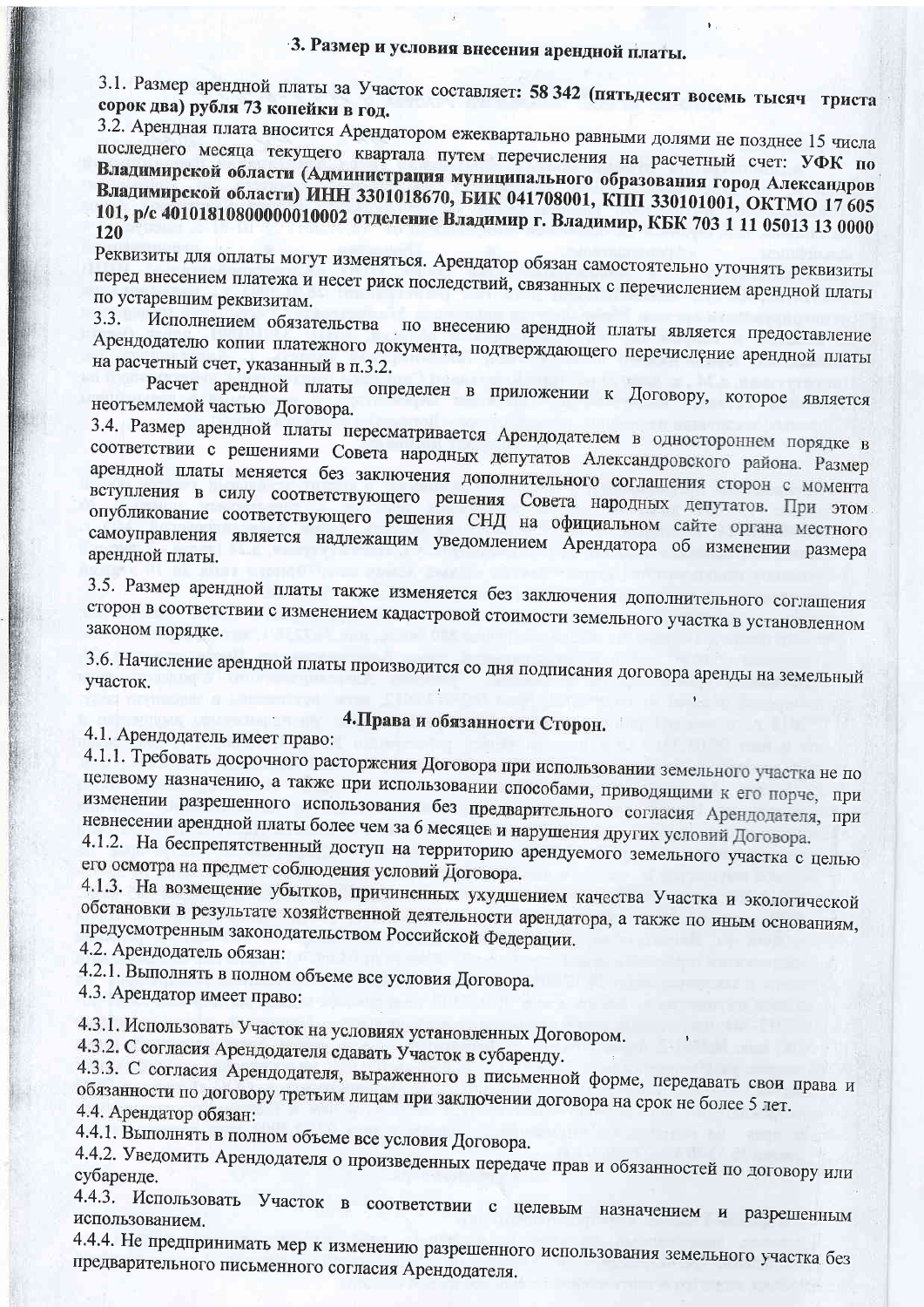4.4.5. В случае изменения разрешенного использования земельного участка незамедлительно сообщить об этом Арендодателю и предоставить кадастровый паспорт земельного участка, подтверждающий произведенные изменения.

4.4.6. Уплачивать в размере и на условиях, установленных договором, арендную плату.

4.4.7. Обеспечить Арендодателю (его законным представителям), представителям органов государственного земельного контроля доступ на Участок по их требованию.

4.4.8. После подписания Договора и изменений к нему произвести его (их) государственную регистрацию в Управлении Федеральной службы государственной регистрации, кадастра и картографии по Владимирской области.

4.4.9. Письменно сообщить Арендодателю не позднее, чем за 3 (три) месяца о предстоящем освобождении Участка как в связи с окончанием срока действия Договора, так и при досрочном его освобождении.

4.4.10. Не допускать действий, приводящих к ухудшению экологической обстановки на арендуемом земельном участке и прилегающих к нему территориях, а также выполнять работы по благоустройству территории.

4.4.11. Письменно в десятидневный срок уведомить Арендодателя об изменении своих реквизитов.

4.4.12. Осуществлять мероприятия по охране земель, лесов, водных объектов и других природных ресурсов, в том числе меры пожарной безопасности.

4.4.13. Соблюдать при использовании земельных участков требования градостроительных регламентов, строительных, экологических, санитарно-гигиенических, противопожарных и иных правил, нормативов.

4.4.14. Не лопускать загрязнение, истощение, деградацию, порчу, уничтожение земель и почв и иное негативное воздействие на земли и почвы.

4.5. Стороны имеют иные права и несут иные обязанности, установленные законодательством Российской Федерации.

#### $5.$ Ответственность сторон.

За нарушение условий Договора Стороны несут ответственность, предусмотренную  $5.1.$ законолательством Российской Федерации.

За нарушение срока внесения арендной платы по Договору Арендатор выплачивает  $5.2.$ Арендодателю пени из расчета 0,07 % от размера невнесенной арендной платы за каждый календарный день просрочки. Пени перечисляются в порядке, предусмотренном п.3.2.

Ответственность Сторон за нарушение обязательств по Договору, вызванных действием 5.3. обстоятельств непреодолимой силы, регулируется законодательством Российской Федерации.

## 6. Изменение, расторжение и прекращение Договора.

6.1. Все изменения и (или) дополнения к Договору оформляются Сторонами в письменной форме.

6.2. Договор может быть расторгнут по требованию Арендодателя по решению суда на основании и в порядке, установленном гражданским законодательством, а также в случаях, указанных в пункте 4.1.1.

6.3. При прекращении Договора Арендатор обязан вернуть Арендодателю Участок в надлежащем состоянии с подписанием акта приема-передачи.

# 7. Рассмотрение и урегулирование споров.

7.1. Все споры между Сторонами, возникающие по Договору, разрешаются в соответствии с законодательством Российской Федерации.

# 8. Особые условия договора.

8.1. Договора субаренды и переуступки земельного участка подлежат государственной регистрации в Управлении Федеральной службы государственной регистрации, кадастра и картографии по Владимирской области и направляются Арендодателю для последующего учета. 8.2. Срок действия договора субаренды не может превышать срок действия Договора.

8.3. При досрочном расторжении Договора аренды договор субаренды земельного участка прекращается свое действие.

8.4. Расходы по государственной регистрации Договора аренды, а также изменений и дополнений к нему возлагаются на Арендатора.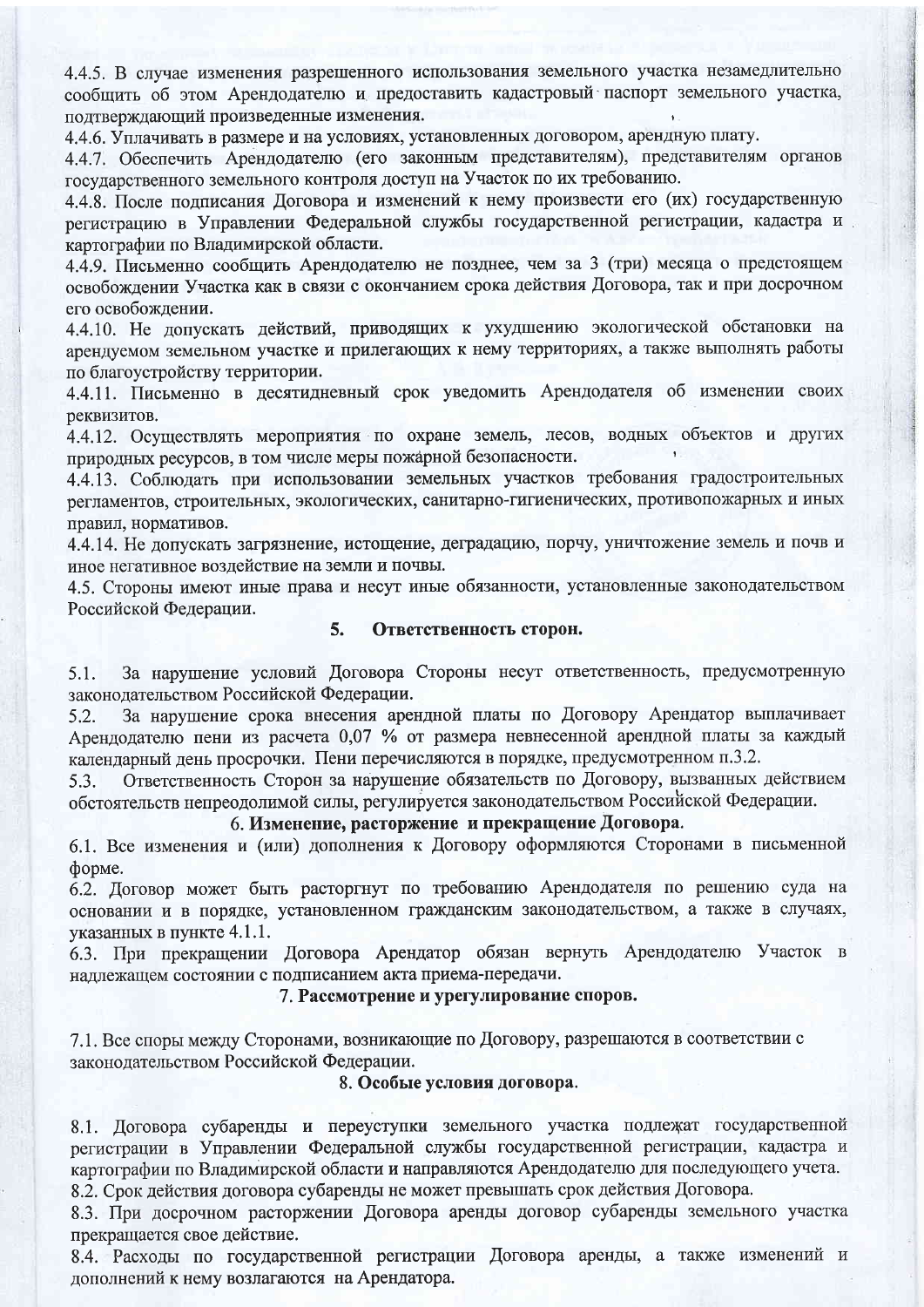|                      | которых по одному экземпляру хранится у Сторон, один экземпляр передается в Управление                                                                                                           |
|----------------------|--------------------------------------------------------------------------------------------------------------------------------------------------------------------------------------------------|
|                      | Федеральной службы государственной регистрации, кадастра и картографии по Владимирской                                                                                                           |
| области.             |                                                                                                                                                                                                  |
|                      | 9. Реквизиты сторон.                                                                                                                                                                             |
|                      | Арендодатель: Администрация муниципального образования город Александров                                                                                                                         |
| Владимирской области |                                                                                                                                                                                                  |
|                      | 601600 Владимирская область, г. Александров, ул. Красной Молодежи, д.7                                                                                                                           |
|                      | ответственностью «Алексстройдеталь»<br>Арендатор: Общество с ограниченной<br>адрес (место нахождения) юридического лица: Россия, Владимирская область, г.<br>Александров, ул. Институтская, д.24 |
|                      | 11. Подписи сторон.                                                                                                                                                                              |
| Арендодатель:        | А.В. Кузнецова<br>(подпись)                                                                                                                                                                      |
| Арендатор:           | С.В. Кожухова<br>(подпись)                                                                                                                                                                       |
|                      | "AAEKC<br>Приложения к Договору, являющиеся его неотъемлемыми частями                                                                                                                            |
|                      | 1. Акт приема-передачи.                                                                                                                                                                          |
|                      | $\cdot$ C <sub>B</sub> -BO H <sup>-1</sup><br>Расчет арендной платы.<br><b>Ug</b>                                                                                                                |
|                      |                                                                                                                                                                                                  |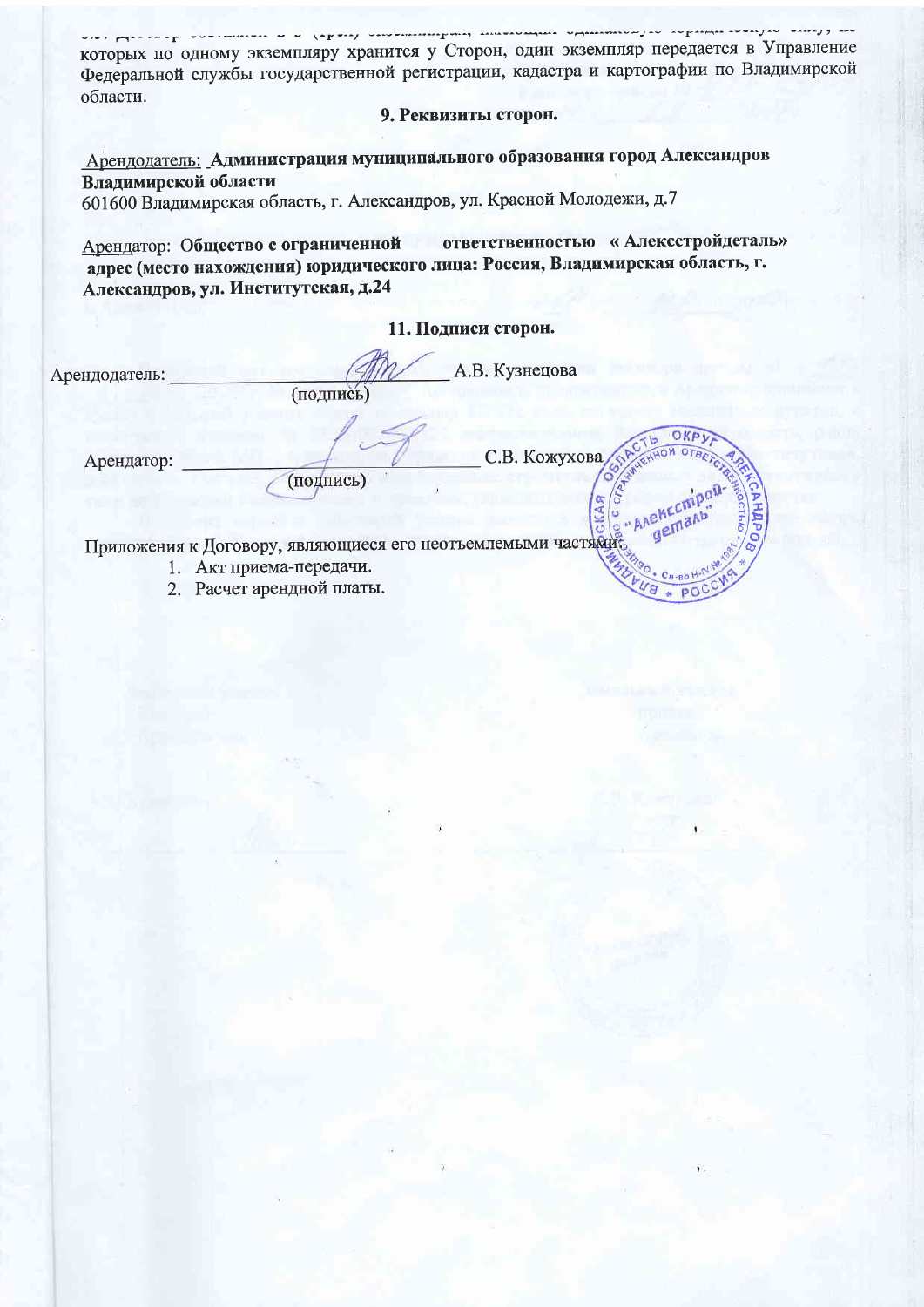| Приложение № 1          |  |
|-------------------------|--|
| к договору аренды № 47. |  |
| or 4/4                  |  |

**АКТ ПРИЕМА-ПЕРЕДАЧИ** 

г. Александров

<u>«14» 00 2017</u>

Настоящий акт составлен в том, что на основании договора аренды от «Не» 20 1 Г. № 449-03/17 Арендодатель предоставляет, а Арендатор принимает в аренду земельный участок общей площадью 17 692 кв.м. из земель населенных пунктов, с кадастровым номером № 33:17:000603:124, местоположение: Владимирская область, район Александровский, МО г. Александров (городское поселение), г. Александров, ул. Институтская, д.24 (далее - Участок), разрешенное использование: строительство жилых домов квартирного типа до 10 этажей включительно, в границах, указанных в кадастровом паспорте Участка.

В момент передачи земельный участок находится в удовлетворительном состоянии, является пригодным для использования его по назначению в соответствии с договором аренды.

Земельный участок передал: Арендодатель

А.В. Кузнецова

Земельный участок принял: Арендатор

С.В. Кожухова

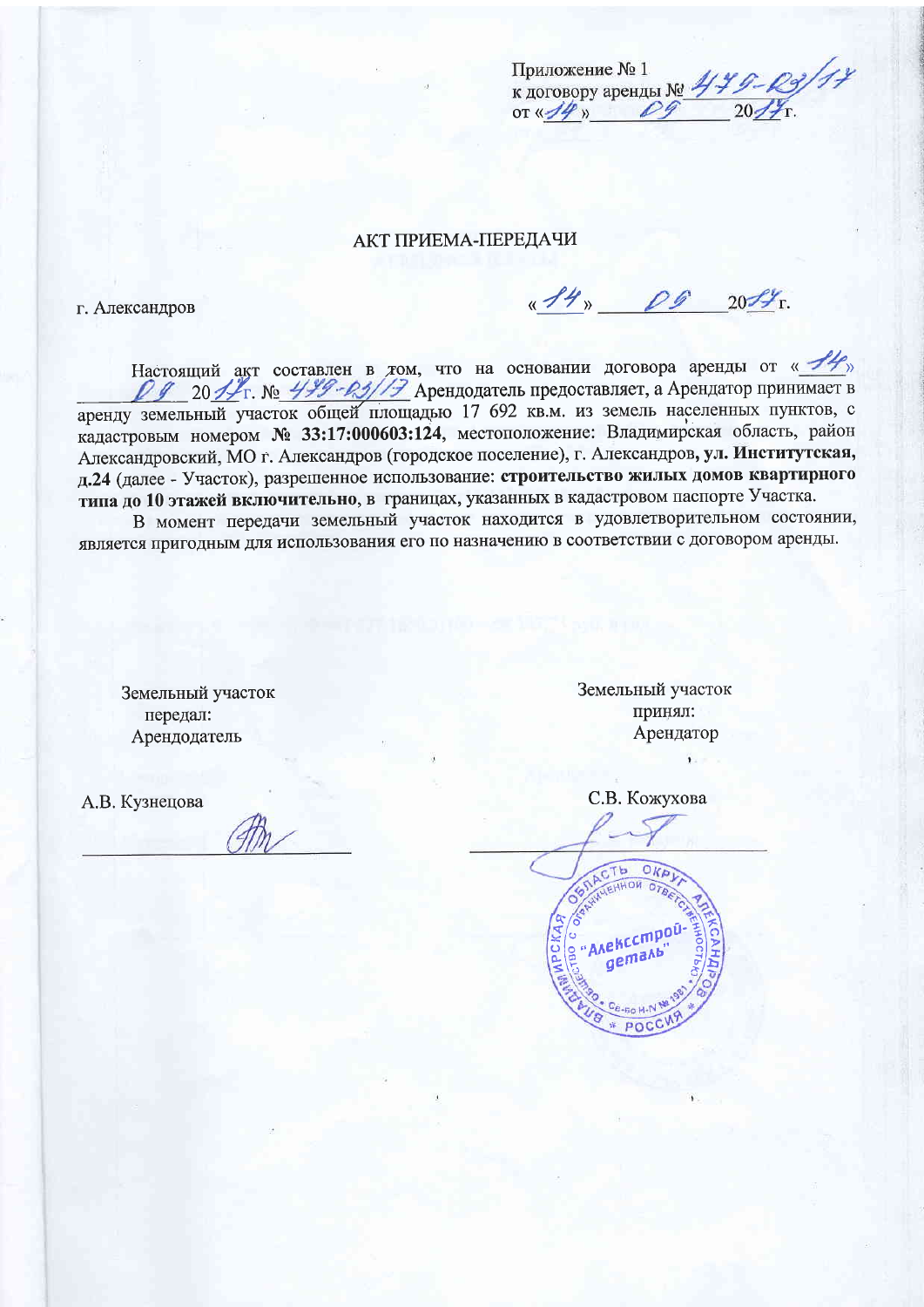| Приложение № 2          |  |
|-------------------------|--|
| к договору аренды № 449 |  |
| OT $\frac{1}{4}$        |  |

# **PACYET АРЕНДНОЙ ПЛАТЫ**

Арендатор ООО «Алексстройдеталь»

Местоположение: Владимирская область, район Александровский, МО г. Александров (городское поселение), г. Александров, ул. Институтская, д.24

Карастровая стоимость земельного участка Кс =19 447 577,16 рублей 1. Стания от кадастровой стоимости земельного участка, учитывающий вид функционального использования земель  $C\phi = 0.3\%$ 

An = (Kc x C + x Y=)/100 = (19 447 577,16\*0,3)100 = 58 342,73 руб. в год

Арендодатель:

Арендатор:

А.В. Кузнецова



С.В. Кожухова